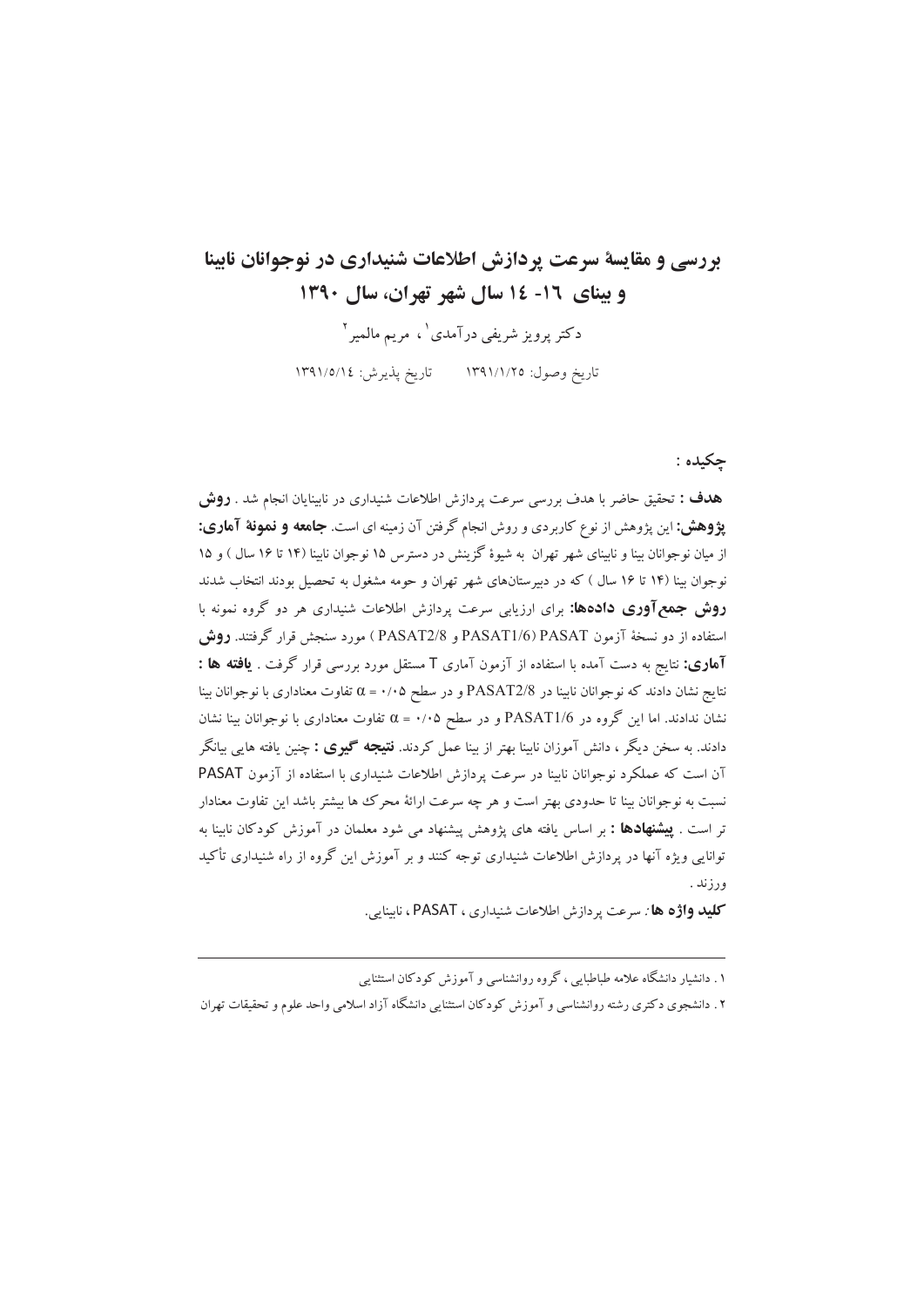مقدمه:

به طور تقریبی ۰/۵ تا ۰/۸ درصد از جمعیت در ایران (در حدود ۵۵۰۰۰۰ نفر) به صورت قانونی ناسنا هستند(سلامت نیوز`، ۱۳۸۷). فردی به صورت قانونی ناسنا نامیده می شود که دیدی کمتر از ۲۰/۲۰۰در چشم برتر خود داشته باشد و دامنهٔ دید وی کمتر از ۲۰ درجهٔ باشد (روبرت هوداب ۲۰۰۹ ، ترجمهٔ پرویز شریفی درآمدی ۱۳۸۹، ص۱۷۴). تقریبا ۱۰ درصد افرادی که به عنوان نابینای قانونی طبقه بندی می شوند بینایی مفید ندارند و به کلبی نابینا هستند ( ٔVHI ، ۲۰۰۲ ) . با وجود این نقص است که ، افراد نابینا بیشتر توجه شان را بر دیگر حواس خود متمرکز می کنند تا بتوانند اطلاعات پیرامون خویش را از طریق آنها دریافت و تجزیه و تحلیل کنند. آنهایی که به طور کلی نابینا هستند برای تعامل با محیط پیرامون خویش و حرکت در آن کاملا به توانمندیهای دیگر خود چون ؛ شنیداری ، لامسه ، بویایی و دهلیزی متکی هستند . تحقیقات بیانگر این امر هستند که افرادی که از یک حس خود محروم شده اند ( از جمله نابینایان) برای جبران این کمبود و نارسایے ,حسی، قدرت و انعطاف پذیری قابل ملاحظه ای را در سایر حواس خود نشان می دهند . (۶۹ و دو ووسلږ ۲۰۰۴<sup>۳</sup> مي ۷۳۰) .

در میان حواس می توان گفت پس از بینایی این شنوایی است که انسان به واسطهٔ آن بیشترین اطلاعات را از محیط پیرامون به دست می آورد . به جز تقریباً یک سوم از نابینایان که علاوه بر اختلال بینایی شنوایی خود را نیز از دست داده اند (VHI ، ۲۰۰۲ ) ، افراد نابینا تقریبا به طور کامل به شنوایی برای درک محیط دور از دسترس شان نیازمندند و با توجه به اینکه استفاده از حس شنوایی برای این کودکان از اهمیت شایانی برخوردار است لذا باید خوب گوش کردن و توجه به صداهای محیطی را در آنها تقویت کرد ( سیف نراقی ، نادری ، ۱۳۹۰ ، ص ۱۳۱) . برای قرن های متمادی است که افسانه های فراوانی مبنی

<sup>1.</sup> Salamat news . com

<sup>2.</sup> Veterans Health Initiative

<sup>3.</sup> Roder & Rosler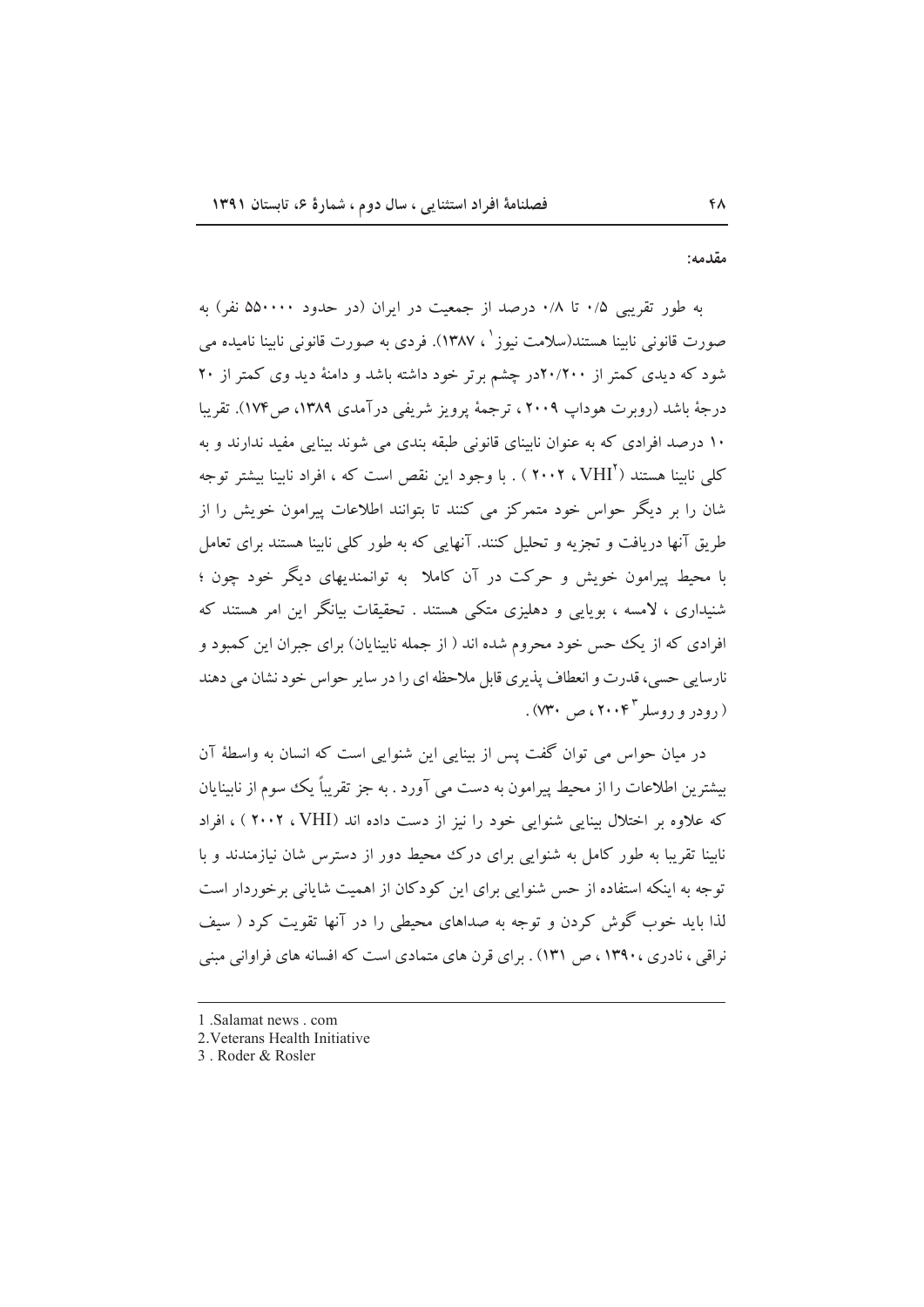براینکه افراد نابینا از توانمندی های منحصر به فرد و غیر معمول در دیگر حواس خود از جمله شنوایی برخوردارند، وجود دارد ( جیمز ' ۱۸۹۰ ، ص ۵۱۰– ۵۰۹) . از مهارت های سطح بالای یک عابر پیادهٔ نابینا این است که می تواند در یک تقاطع حرکت کند و در ازدهام صداهای مختلف یک صدای خاص را بشنود ، یا از میان جمعیت در پیاده روهای شلوغ عبور کند و … (وینر و همکاران ۱۹۹۷ ص ۴۳۷) . البته لازم به ذکر است که تمامی افراد نابینا چنین مهارت ها و توانایی هایی را از خود بروز نمی دهند (کراندال و همکاران ٔ  $(199)$ 

شنوایی چندین بعد دارد . یکی از مهمترین ابعاد آن سرعت پردازش اطلاعات شنیداری است . سرعت پردازش اطلاعات بیشتر یک توانمندی ادراکی - شناختی به حساب می آید (درو و همکاران ۲۰۰۹ ص ۴) . برای بررسی سرعت پردازش اطلاعات محققان سعی می کنند تا زمان واکنش<sup>۵</sup> فرد در برابر محرک های خاص را اندازه گیری کنند (تسورتوس و همکاران ۲۰۰۲ ص ۲۶۰). این محرک ها می توانند محرک های بینایی ، شنوایی ، لامسه و … باشند . مثلاً برای اندازه گیری سرعت پردازش اطلاعات شنیداری زمان مورد نیاز یک فود در پاسخ به یک محرک شنیداری مورد اندازه گیری قرار می گیرد (جان دلوکا و همکاران۲۰۰۴ ص ۱۰۲–۱۰۳) . برخی دیگر از محققان سرعت پردازش اطلاعات را به واسطهٔ کنترل عملکرد افراد در پاسخ به محرک های خاص مورد بررسی قرار می دهند و این کار را با استفاده از آزمون هایی چون ^PASAT انجام می دهند (رابرت ماسوف<sup>۹</sup>۳۰۰۳ ص ۲۷۱).

- 1. James
- 2. Winer et al.
- 3. Crandall
- 4. Drew & et al.
- 5. Reaction time
- 6. Tsourtos et al.
- 7. Deluca et al.
- 8. Paced Auditory Serial Additional Test(PASAT)
- 9. Massof, R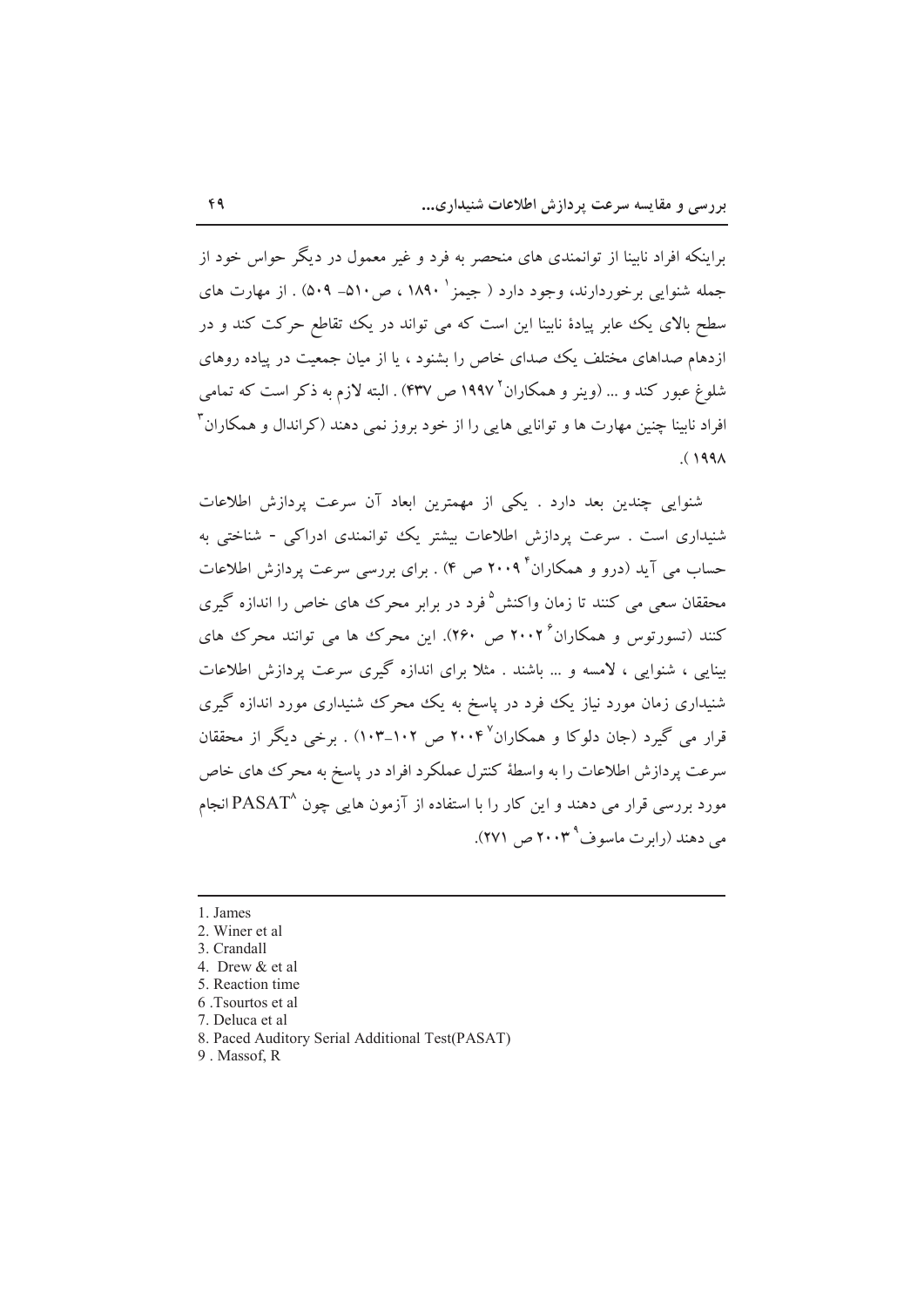همانطور که مطرح شد اعتقاد رایج در مورد افراد نابینا این است که آنها در توانمندی های شنیداری مانند سرعت پردازش اطلاعات شنیداری دارای قدرت بیشتری نسبت به افراد عادی هستند، در این صورت باید زمان واکنش یک فرد مبتلا به اختلال در برابر یک محرک شنیداری نسبت به یک فرد عادی کمتر باشد و یا با سرعت بیشتر و درجهٔ خطای کمتری محرک های شنیداری پیرامون خویش را پردازش کند (ریکر و همکاران` ۲۰۰۷، ۶۵۷–۶۵۸) . اما تحقیقات سازمان یافته در این زمینه بسیار کم است .

اینکه افراد نابینا از طریق یک عملکرد سطح بالای شنیداری نقص بینایی خود را ترمیم مي كنند توسط برخي يافته هاي الكتروفيزيولوژي قشر مخ ، تصوير برداري از عملكرد مغز و مطالعات رفتاری مورد حمایت قرار گرفته است(ویکز و همکاران<sup>۲</sup> ۲۰۰۰ ، ص ۲۶۶۸ و دی ولدر و همکاران ۲۰۰۱ ص ۱۳۹–۱۲۹ ). تحقیقات نشان می دهند جریان خون در کرتکس بینایی اکسی پیتال ٔ با محرک های شنوایی در افراد نابینا افزایش می پابد و همچنین مکان پایی صداهای جانبی در افراد نابینا دقیق تر از افراد بینا و حتی دقیق تر از برخی حیوانات چون راسو ها (لسرد و همکاران<sup>۵</sup> ۱۹۹۸ ص ۲۷۸-۲۸۰)و گربه هاست ( کینگ ٌ ، ۱۹۹۹ ص ۳۹۴۵–۳۹۵۶ ). اما برخلاف فرضیهٔ جبران ادراکی، برخی یافته های جدید ، تفاوتی میان عملکرد شنوایی آزمودنی های نابینا و بینا نیافته اند . آنها بیان می کنند که افراد نابینا هیچ استعداد ویژه ای در دیگر حواس خود ندارند و آنچه بی تردید می توان گفت این است که عامل یادگیری نقش مهمی در تجزیه و تحلیل حس شنوایی و عملکرد آن ایفا می کند (زویر و همکاران<sup>۷</sup>، ۲۰۰۱ ص ۲۰۶–۲۲۲) و بدیهی است افراد نابینا نسبت

- 1. Reicker & et al
- 2. Weeks et al
- 3. Devolder et al.
- 4. Occipital
- 5 .Lessard & et al
- 6. King  $&$  et al
- 7. Zwiers & et al.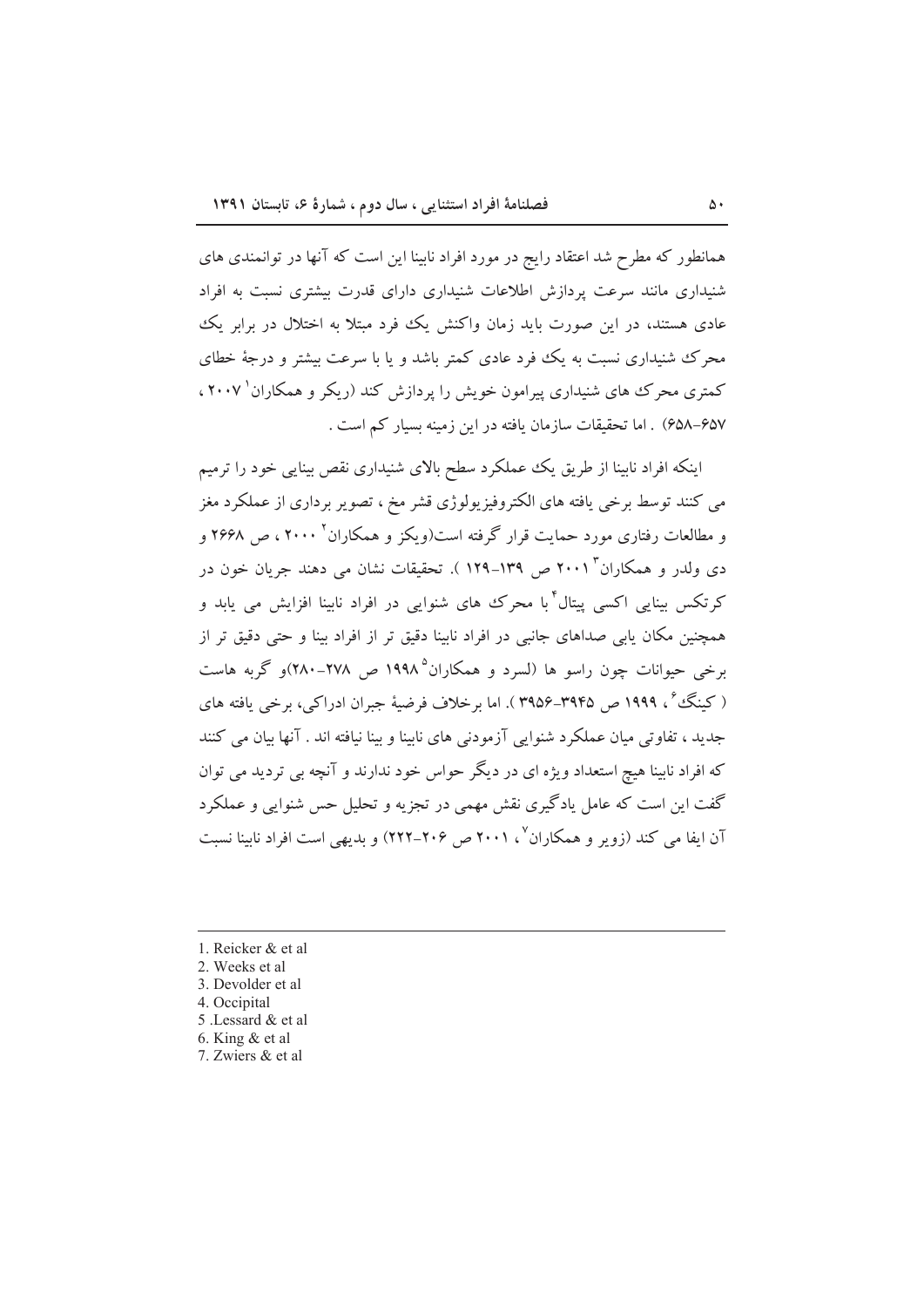به افراد بینا تجربهٔ بیشتری در توجه و تفسیر اطلاعات شنوایی به دست آمده از محیط پیرامون خویش دارند(زویر و همکاران ، ۲۰۰۲ ص ۱- ۵).

در نهایت آنچه باید گفت این است که تا کنون تحقیقات کمی دربارهٔ پردازش اطلاعات شنیداری و سرعت آن در افراد نابینا ً صورت گرفته است و یژوهش های انجام شده نیز نتایج متفاوتی را در بر داشته است . از یک سو این عقیدهٔ رایج وجود دارد که نابینایان در این زمینه از قدرت بیشتری برخوردار هستند و از سوی دیگر برخی تحقیقات وجود چنين تفاوتي را نفي مي كنند .

اهداف کلي يژوهش :

این پژوهش با دو هدف کلمی صورت گرفت :

- ۱. مقايسهٔ سرعت پردازش اطلاعات شنيداري در نوجوانان نابينا و بينا.
- ۲. ارائهٔ پیشنهادهایی برای بهبود آموزش کودکان بینا و نابینا بر اساس یافته های يژوهش .

سؤال يژوهش :

در پژوهش حاضر پاسخ به این پرسش قابل تأمل است که " آیا نابینایان اطلاعات شنیداری را با سرعت بیشتری نسبت به افراد بینا پردازش می کنند ؟ "

روش يژوهش

این پژوهش از نوع کاربردی و روش انجام گرفتن آن زمینه ای است . حامعه آماري :

جامعه آماری عبارت است از : کلیهٔ نوجوانان نابینای مادر زاد ۱۴ تا ۱۶ ساله مدارس ویژهٔ شهر تهران که با توجه به سوابق پزشکی شان هیچ گونه مشکل شنیداری نداشتند و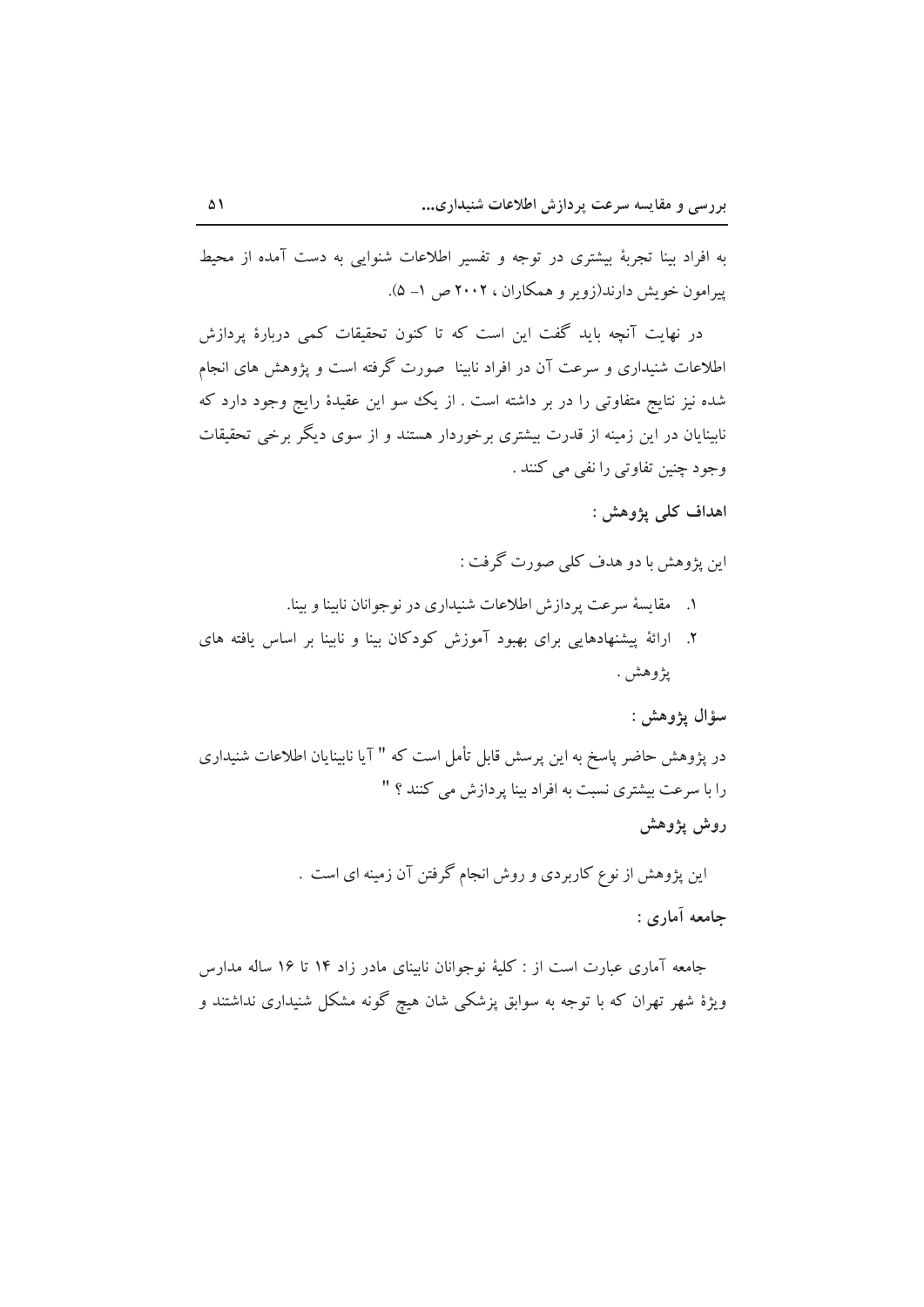کلیهٔ نوجوانان ۱۴ تا ۱۶ ساله ای که هیچ مشکل حسی نداشتند و در مدارس منطقهٔ ۵ تهران مشغول به تحصیل بودند .

نمونهٔ آماری، حجم و روش نمونه گیری :

برای انجام این پژوهش ، ۱۵ نفر نوجوان نابینا و ۱۵ نفرنوجوان عادی ( ۱۴تا۱۶ ساله) که در مقاطع راهنمایی و دبیرستان تحصیل می کردند مورد مطالعه قرار گرفتند . گروه اول : ۱۵ نوجوان نابینا ( ۱۴تا۱۶ ساله) مقاطع راهنمایی و دبیرستان از میان افرادی که در مدارس مخصوص نابینایان در شهر تهران مشغول به تحصیل بودند به صورت در دسترس انتخاب شدند . و ویژگی های زیر برای انتخاب آنها در نظر گرفته شد :۱- نابینای مادرزاد بودند ۲-به لحاظ شنوایی هیچ مشکلی نداشتند۳ـ بهرهٔ هوشی آنها ۹۰ و بالاتر بود.

گروه دوم: ۱۵نفر نوجوان بینای(۱۴ تا۱۶ ساله )که در مقاطع راهنمایی و دبیرستان تحصیل می کردند با استفاده از شیوهٔ نمونه گیری در دسترس از میان دانش آموزان منطقهٔ ۵ تهران انتخاب شدند. این نوجوانان نیز هیچ مشکل حسی نداشتند. ویژگی های جمعیت شناختی دو گروه شرکت کننده در تحقیق در جدول شمارهٔ ۱ بیان شده است .

|              |     |      | ميزان تحصيلات |          |                |                        |
|--------------|-----|------|---------------|----------|----------------|------------------------|
| هوش(ميانگين) | پسر | دختہ | ا دبیرستان    | راهنمایی | سن             | گروه                   |
|              |     |      |               |          | (ميانگين)      |                        |
| ۱۱٥          | ٨   |      | ۱۳            |          | ۱۵ سال و ۳ ماه | $(n = \circ)$ نابينا   |
| ۱۱۰          |     |      | ۱۰            | ٥        | ۱٤ سال و ۱۰    | $(n = \circ)$ بينا ( ه |
|              |     |      |               |          | ماه            |                        |

جدول شمارهٔ ۱ : ویژگی های جمعیت شناختی دو گروه نابینا و بینا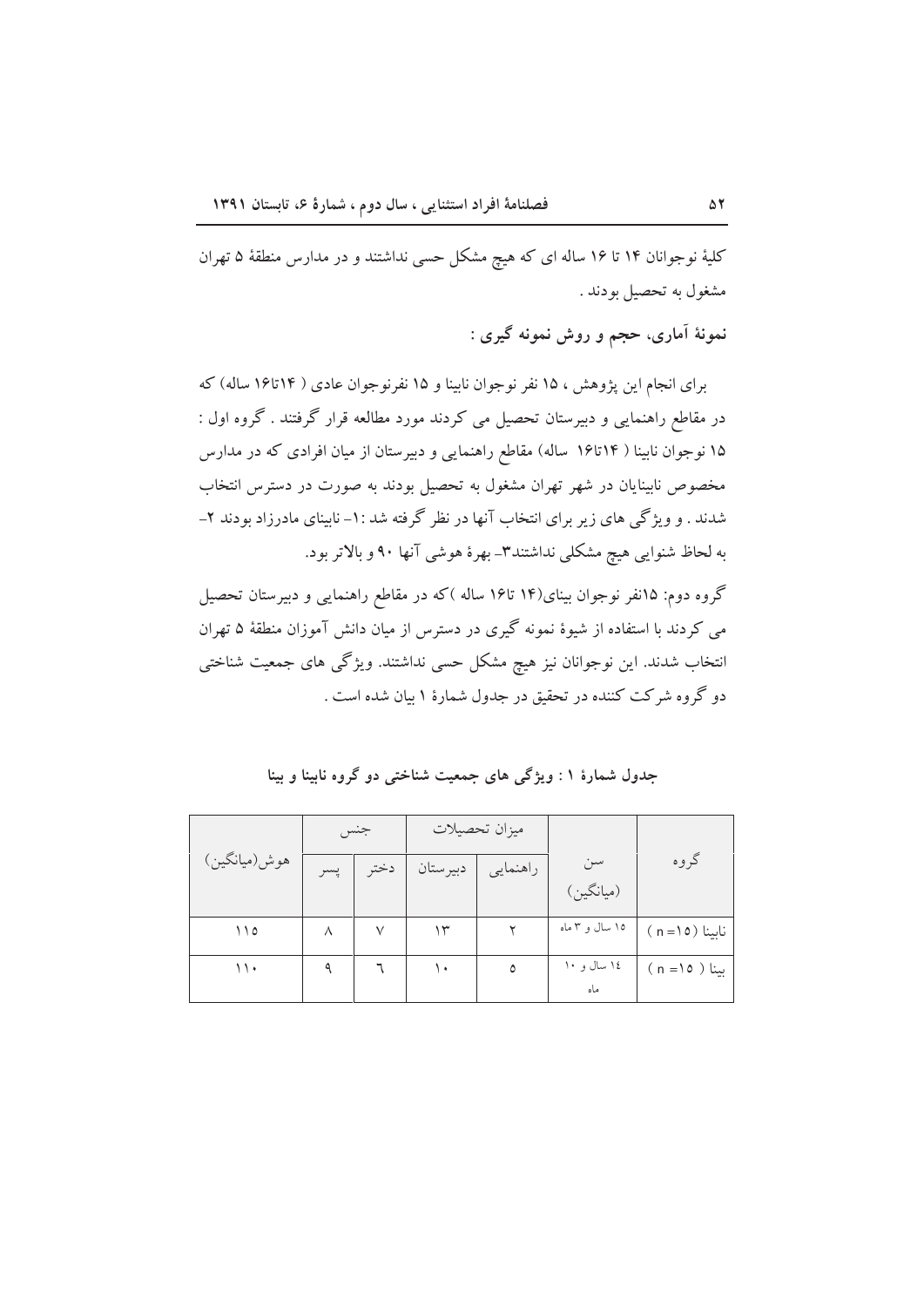روش جمع آوري داده ها و ابزارهاي آن :

برای رسیدن به هدف پژوهش افراد گروه های نمونه انتخاب و به دو گروه ناسنا و سنا تقسیم شدند. برای اطمینان از اینکه میزان هوشبهر آنها بالاتر از ۹۰ است هوش هر دو گروه از طریق آزمون وکسلر مورد سنجش قرار گرفت . سپس نوجوانان ناسنا یا استفاده از دو نسخةَ آزمونPASAT1/6) PASAT و PASAT2/8) مورد سنجش قرار گرفتند . نوجوانان بينا نيز با آزمون PASAT1/6) PASAT و PASAT2/8 ) مورد سنجش قرار گرفتند و نتایج هر دو گروه ثبت شد.

سنجش هوش : برای اندازه گیری هوشبهر نابینایان از مقیاس کلامی هوش وکسلر استفاده شد و هوشبهر نوجوانان عادی نیز با مقیاس وکسلر مورد سنجش قرار گرفت .

سنجش سرعت یردازش اطلاعات شنیداری: ابزار مورد استفاده آزمونی به نام PASAT است .آزمون PASAT یک تست کامپیوتری است و اندازه ای از عملکرد شناختی را ارائهٔ میدهد که به طور خاص سرعت و انعطاف پذیری پردازش اطلاعات شنیداری را با استفاده از توانایی محاسبه در افراد ارزیابی می کند . این تست در آغاز توسط گرون وال' ( ۱۹۷۷) برای کنترل کردن درجهٔ بهبود بیمارانی که متحمل ضربات مغزی خفیف شده بودند ، توسعه یافت (گرون وال ۱۹۷۷) . اما بعدها رائو و همکاران<sup>۲</sup> (۱۹۸۹) از این تست برای بررسی سرعت پردازش اطلاعات در بیماران MS۳ استفاده کردند(رائو و همکاران ۱۹۸۹) . اندازه گیری های این تست امروزه به طور گسترده ای در مورد گروه های مختلف آزمودنی ها مورد استفاده قرار می گیرد(جان دلوکا و همکاران  $(\gamma, \gamma)$ 

- 1. Gronwall
- 2. Rao et al
- 3. Multiple Sclerosis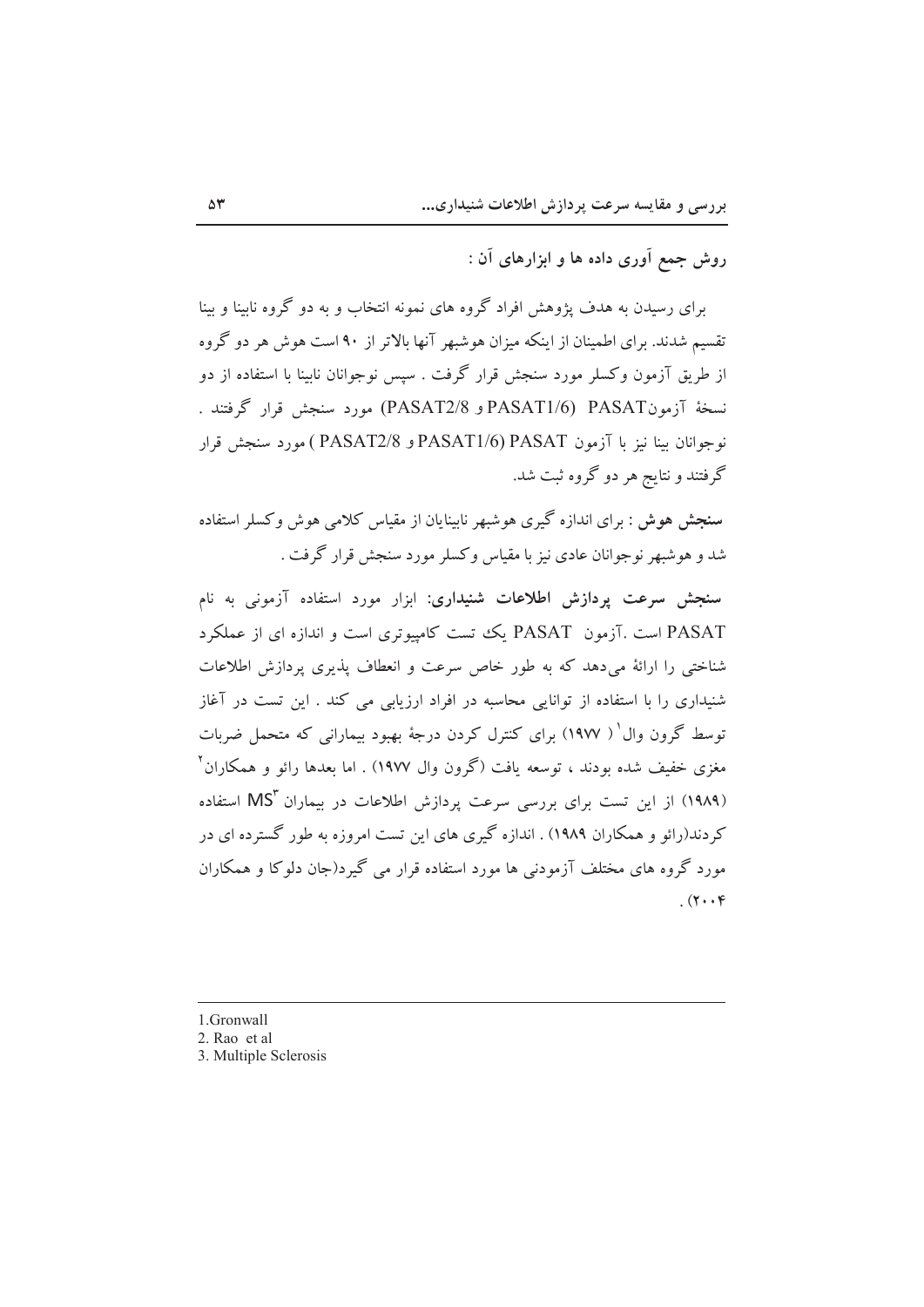تست PASAT در یک نوار یا دیسکت شنیداری برای کنترل نرخ ارائهٔ محرک ها تهیه شده است . ارقام (۱تا ۹) به صورت جداگانه هر ۱/۶ ثانیه (PASAT1/6) و یا هر ۲/۸ ثانیه (PASAT2/8) ارائهٔ می شوند تا بتوان سرعت واکنش افراد را با هم مقایسهٔ نمود . آزمودنی باید هر رقم جدید را با رقم بعدی که فوراً پس از آن می آید جمع کند. برای مثال فرد در ابتدا دو رقم ۵ و ۷ را می شنود و باید بگوید ۱۲ و اگر رقم بعدی ۳ باشد باید بگوید ۱۰ و الی آخر .در این تست ۶۱ عدد ارائهٔ می شود و فرد ۶۰ پاسخ می دهد. در بیشتر اجراها ۱۰ایاسخ اول نوعی تمرین محسوب می شود . نتیجهٔ تست بر مبنای درصد یاسخ های درست فرد محاسبه می شود . برای کم کردن میزان آشنایی با محرک ها در آزمایش های بالینی و دیگر مطالعات متوالی دو فرم موازی از این تست تهیه شده است . تفاوت های آموزشی در این آزمون بسیار مهم است و بنابراین محقق در هر تحقیقی که از این آزمون استفاده می کند باید سطح تحصیلی همهٔ آزمودنی ها را همگن کند .

توجه : هر عامل مداخله گر که آزمونگر معتقد است بر عملکرد آزمودنی تأثیر می گذارد تا حد امکان باید کنترل شود مانند صداهای بیرون از اتاق ، خستگی آزمودنی و … اما در دو صورت آزمون باید مجددا برگزار شود :

- ۱. خطای آزمونگر مانند شروع کار از جای اشتباه یا استفاده از فرم اشتباه .
- ۲. توقف زمان مثلاً به دلیل راه رفتن فردی در اتاق یا عوامل مخل دیگر .

اعتبار و روایی این آزمون با استفاده از ۱۰۱ بزرگسال سالم ۲۵ تا ۶۵ ساله در تحقیقات دیگر بررسی شده است. در تحقیقات مختلف پایایی ` آزمون با استفاده از روش دو فرم  $(0.4)$ موازی (۸۴/ ۰ = )) به دست آمده است.

1. reliability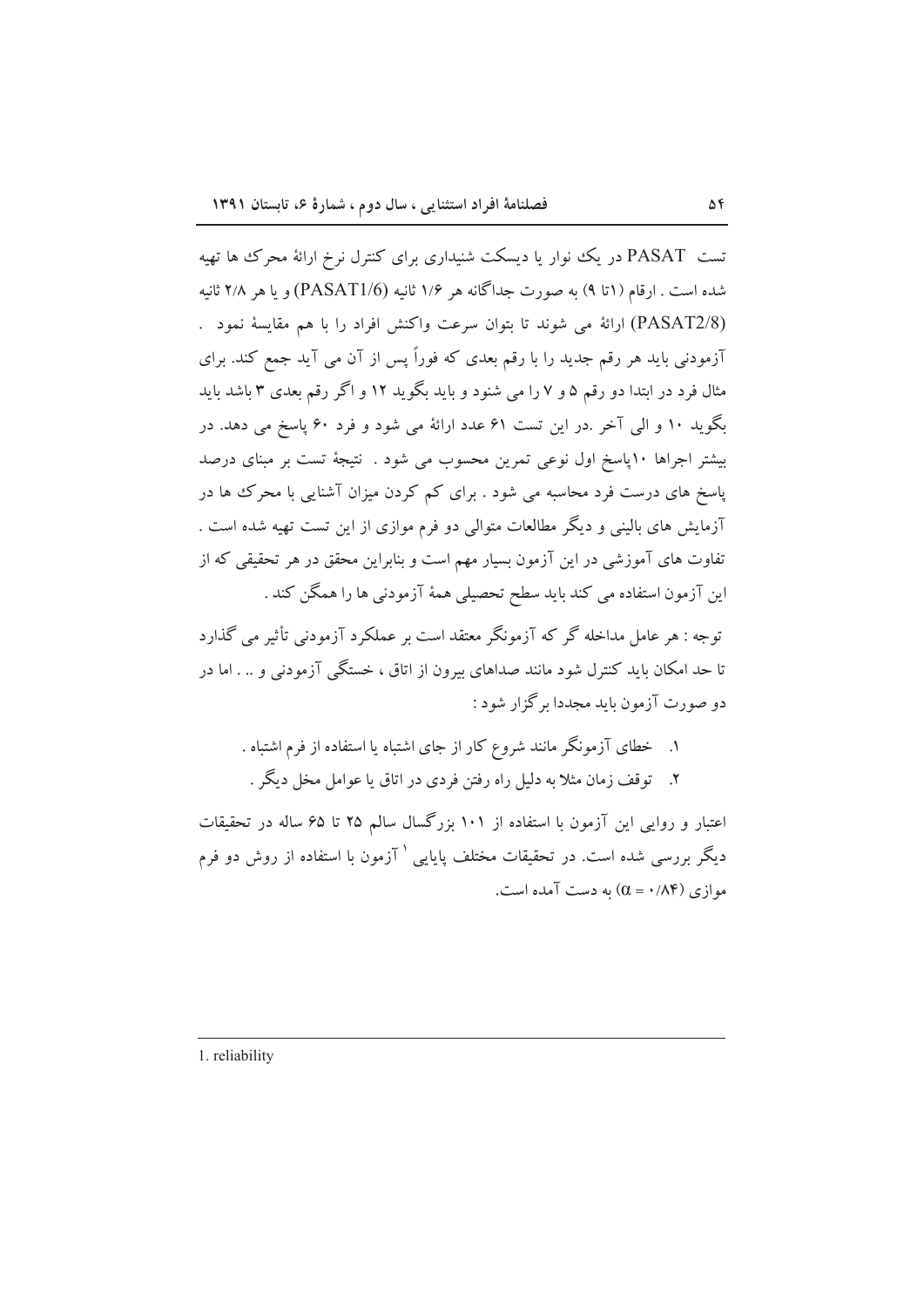یس از اینکه دو گروه بینا و نابینا با استفاده از دو نسخهٔ آزمون PASAT مورد سنجش قرار گرفتند و نتایج آنها ثبت شد ، اطلاعات به دست آمده با استفاده از آزمون آماری t برای دو گروه مستقل مورد تجزیه و تحلیل قرار گرفت.

ىافته ها

یافته های به دست آمده از دو گروه در جدول شمارهٔ ۲ به نمایش درآمده است : جدول شمارهٔ ۲ : درصد پاسخ های صحیح دو گروه نابینا و بینا در آزمون PASAT (میانگین و انحراف استاندارد)

| $\cdots$                  | ناسنا                             | وهها<br>ازمونها |
|---------------------------|-----------------------------------|-----------------|
| $(17/9)$ $\Lambda$ $7/71$ | $(1 \cdot / \Lambda) \Lambda$ 0/1 | (PASATI/6)      |
| $(1/72)$ 97/02            | $(V/A)$ 97/9                      | (PASAT2/8)      |

سیس این یافته ها با استفاده از آزمون t مستقل برای مقایسهٔ نمرات دو گروه در هر دو نسخهٔ آزمون PASAT مورد بررسی قرار گرفتند . این نتایج در جدول شمارهٔ ۳ قابل مشاهده است.

جدول شمارهٔ ۳: نتایج آزمون t مستقل برای مقایسهٔ نمرات دو گروه در PASAT1/6 و PASAT2/8

| سطح معناداري        | درجهٔ آزادی |      | شاخصهای آماری<br>ازمونها |
|---------------------|-------------|------|--------------------------|
| $\cdot$ / $\cdot$ 0 | ٢٨          | ۳/۳۰ | PASAT <sub>1/6</sub>     |
| $\cdot$ / $\cdot$ 0 |             |      | PASAT <sub>2/8</sub>     |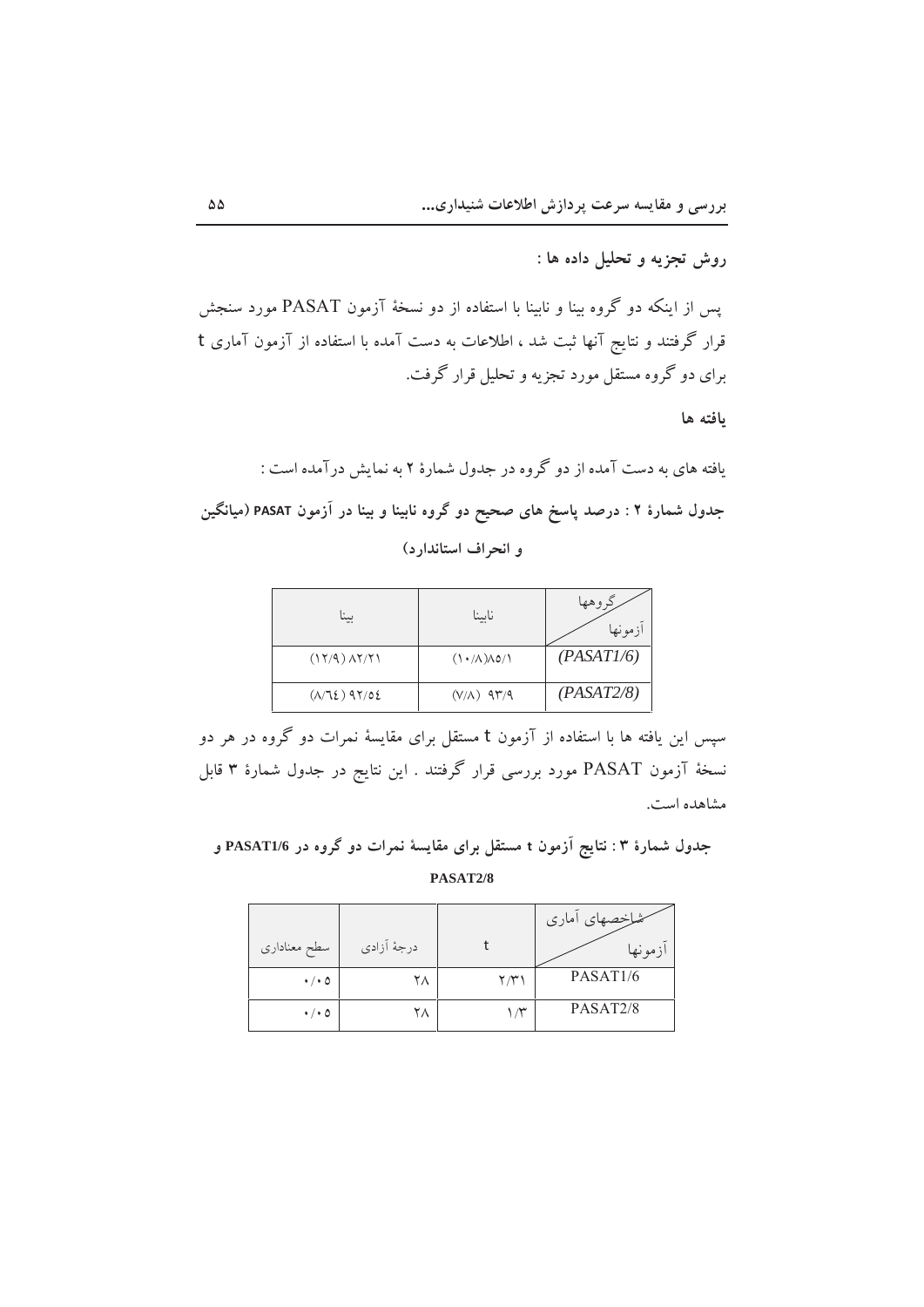با توجه به نتایج به دست آمده زمانی که آزمون PASAT با زمان ۱/۶ ثانیه ارائهٔ می شود و مقايسة مقدار t به دست آمده ( ٢/٣١ ) و مقدار آن در جدول (٢/٠۴) با درجة آزادي ٢٨ در سطح ۰/۰۵ = α نتیجه می گیریم که میان دو گروه تفاوت معناداری وجود دارد و گروه کودکان نابینا بهتر از بینایان عمل کرده اند و اختلاف میان آنها معنادار است. و زمانی که آزمون PASAT با زمان ۲/۸ ارائهٔ می شود و مقایسهٔ مقدار t به دست آمده ( ۱/۳ ) و مقدار آن در جدول (۲/۰۴) با درجهٔ آزادی ۲۸ در سطح ۰/۰۵ = ۵ نتیجه می گیریم که هیچ تفاوتی میان دو گروه وجود ندارد و اگرچه در اینجا نیز گروه کودکان نابینا کمی بهتر از سنایان عمل کرده اند اما اختلاف میان آنها معنادار نیست.

## بحث و نتبجه گېرې

نتايج پژوهش بيانگر اين است كه نوجوانان نابينا اگرچه در آزمون PASAT2/8 عملكرد بهتری از نوجوانان بینا داشتند اما این تفاوت عملکرد میان آنها معنادار نبود اما در PASAT1/6 که نیازمند واکنش سریعتر از جانب آزمودنی ها بود نوجوانان نابینا به صورت معنادار بهتر از نوجوانان بینا عمل کردند. آنچه به طور کلمی می توان از این نتایج استنباط کرد این است که ؛ عملکرد نوجوانان نابینا در سرعت پردازش اطلاعات شنیداری با استفاده از آزمون PASAT نسبت به نوجوانان بینا تا حدودی بهتر است و این تفاوت هر چه سرعت ارائهٔ محرک ها بیشتر شود ، معنادار تر است . اگرچه تحقیقات دربارهٔ سرعت پردازش اطلاعات شنیداری در افراد نابینا بسیار کم است اما یافته های به دست آمده از تحقیق حاضر می تواند توسط برخی تحقیقات موجود دربارهٔ توانایی های شنیداری نابینایان حمايت شود . براي مثال در دو دههٔ اخير ، برخې مطالعات رفتاري ، الکتروفيزيولوژي و تصویر برداری های مغزی نشان داده است که پس از آنکه افراد از یک حس خود مانند بینایی محروم می شوند برای جبران این کمبود ، قدرت و انعطاف پذیری آنها در سایر حواسشان افزایش می یابد (راسکلر ۱۹۹۵، کوجالا و همکاران ۲۰۰۰، باویلیر و نویل ۲۰۰۲ و رودر و روسلر ۲۰۰۴) . برخی مطالعات نشان میدهند که افراد نابینای مادرزاد در مکان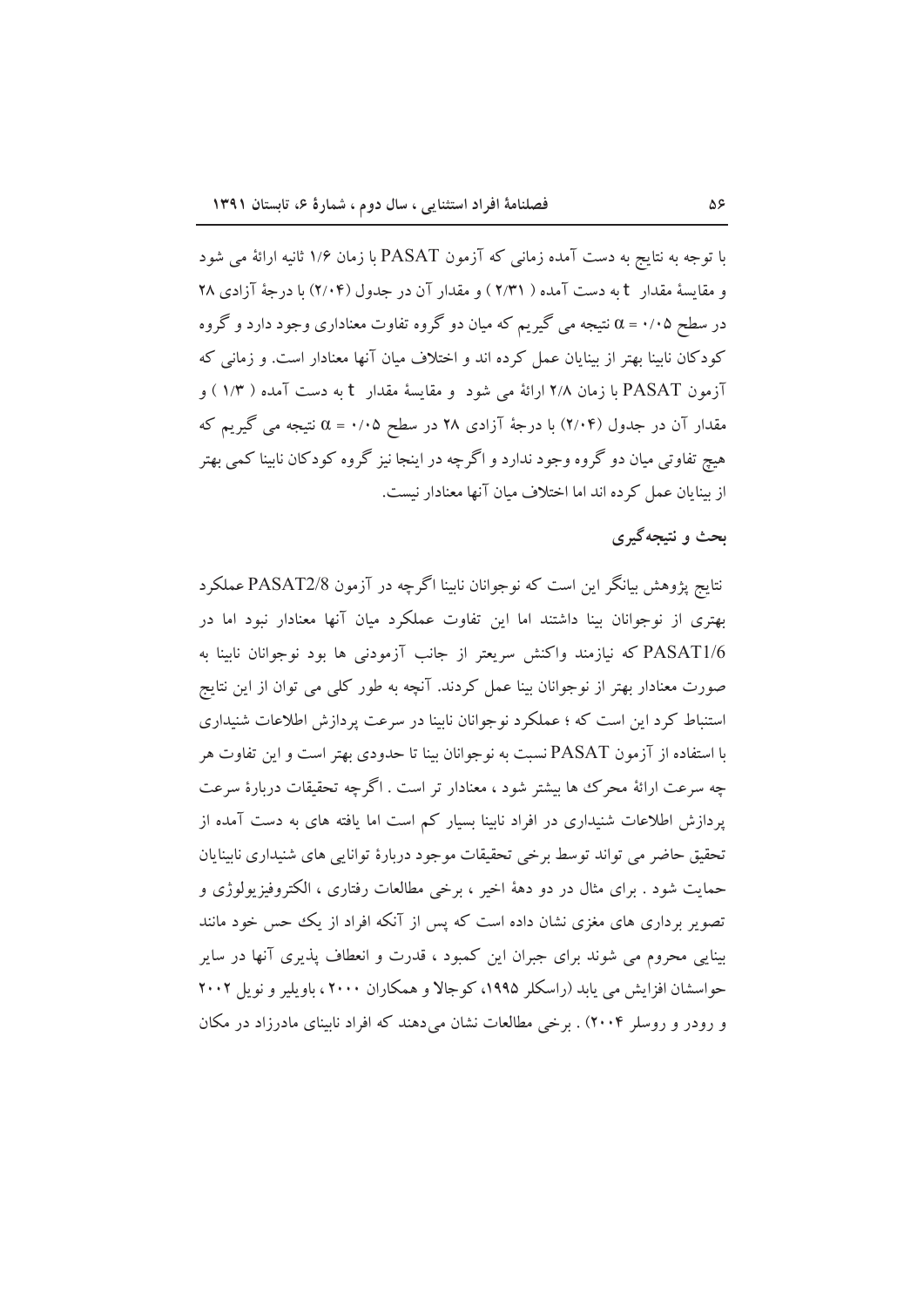بابي صدا و تمر کز پر اصوات پيرامون و صحت گو بندگان نسبت به افراد بينا بهتر عمل مي کنند (راسکلر و همکاران ، رودر و همکاران ۱۹۹۴و ۱۹۹۹، ویک و همکاران ۲۰۰۰ ، زویرز و همکاران ۲۰۰۱ وآبل و همکاران ۲۰۰۲) . ویکز و همکاران (۲۰۰۰). با استفاده از ۔<br>تصویربرداری سه بعدی نشر یوزیترون<sup>\</sup> متوجه شدند که کرتکس اکسی پیتال در افراد نابینا به هنگام مکان یابی اصوات ، تمرکز بر اصوات پیرامون و پاسخ به آنها فعال تر از افراد بینا عمل می کند .

در پژوهش حاضر محقق به بررسی سرعت پردازش اطلاعات شنبداری در مبان نوجوانان ناسای مادرزاد برداخت و با توجه به اینکه محدود به ناسایان مادرزاد است یشنهاد می شود در پژوهش های آتی بردازش اطلاعات شنیداری در افرادی که ناسایی شان را در طول تحول از دست داده اند نیز مورد بررسی قرار گیرد تا پدانیم که آیا تجربهٔ بینایی می تواند این بعد یعنی سرعت پردازش اطلاعات شنیداری را در این افراد تحت تأثیر قرار دهد یا خیر . همچنین از آنجا که محدودیت هایی از قبیل حجم نمونه اندک ، محدودیت های موجود در ابزار اندازه گیری ً و ضعف همکاری نابینایان می تواند در تعمیم پذیری نتایج تحقیق حاضر اثرگذار باشد ، پیشنهاد می شود برای از بین بردن این مشکلات یژوهش های آینده بر روی نمونه ای با حجم بیشتر و با استفاده از پرسشنامهٔ های جامع تر همراه با مصاحبهٔ بالینی و جلب همکاری بیشتر نابینایان صورت پذیرد . بر اساس یافته های تحقیق پیشنهاد می شود معلمان در آموزش افراد نابینا بر استفاده از توانمندی شنیداری آنها تأکید ورزند و همچنین معلمان مدارس عادی نیز می توانند با ارائهٔ راهکارهایی به تقویت سرعت پردازش اطلاعات شنیداری در دانش آموزان بینا کمک كنند .

<sup>1.</sup> Positron Emission Tomography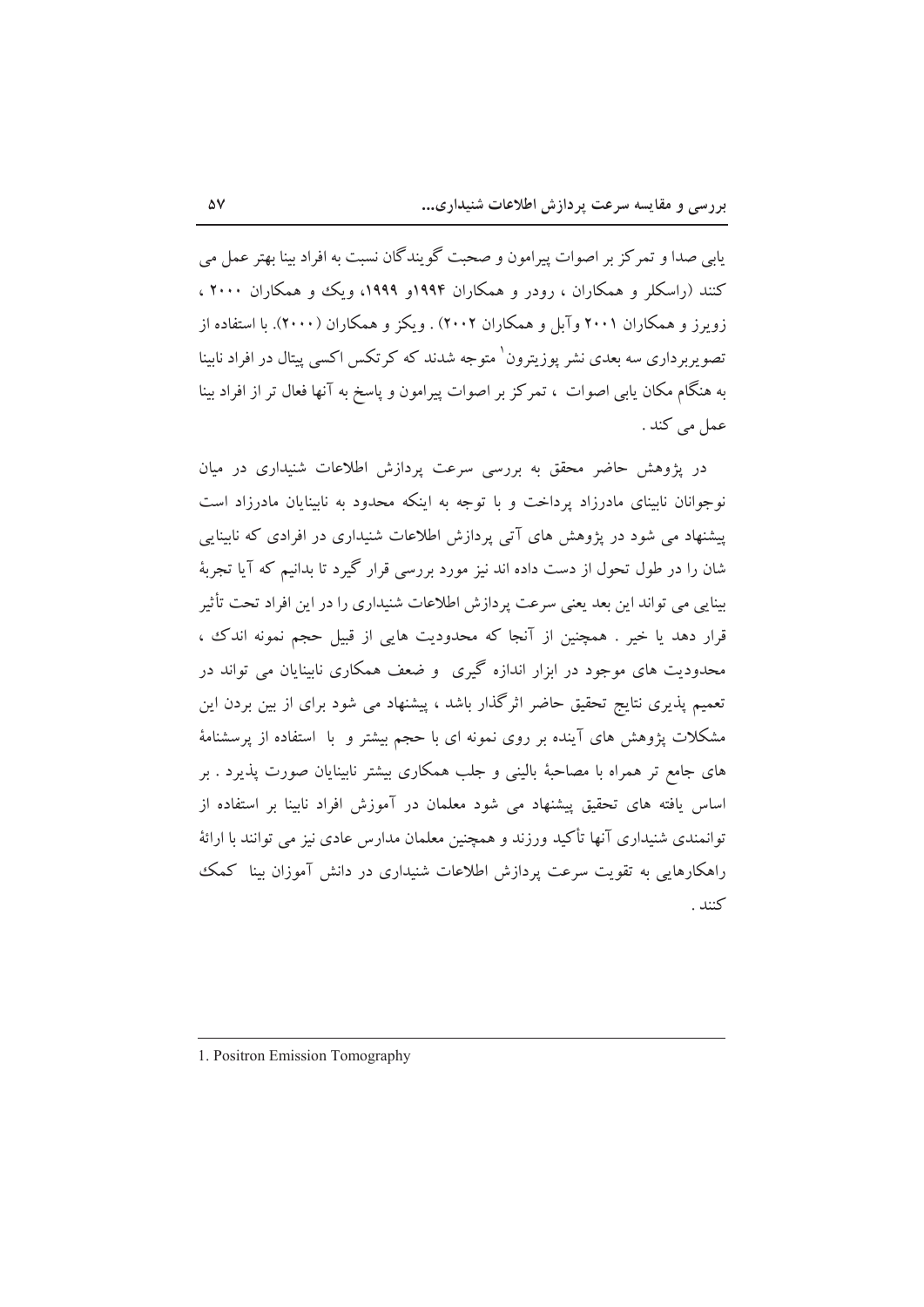منابع:

Tti<'pqS;pE<n)'RSpv Qfp`Rw`<[RS[s)[;7j`?'"p];) :J'pw9p` RatSq]9[\*[s~s`:nv8)[ \*T\_s 9p`RS[das9[L'L,\*;Rs[w;)  U"q<)'[SpRpTs 9)[^s)")[wa

- Abel, S. M., Figueiredo, J. C., Consoli, A., Birt, C. M., & Papsin, B. C. (2002). *The effect of blindness on horizontal plane sound source identification.* International Journal of Audiology, 41, 285–292.
- Bavelier, D., & Neville, H. (2002*). Cross-modal plasticity: Where and how?* Nature Reviews Neuroscience, vol 3
- Crandall W , Bentzen BL , Myers L (1998) *. research on the use of talking signs at light controlled street crossing* . Rehabilitation engineering research center report Sanfrancisco
- De volder AG , Toyama H , Kimura Y , Kiyosawa M , Nakano H , Vanlierde A , Wenet- Defalque MC , Mishina M , Oda K , Ishiwata K , Senda M (2001*). Auditory triggered mental imagery of shape involves visual association areas in early blind humans .* Neuroimage . . 14 ; 129-139
- Deluca . John , Christodoulou . Christopher , Diamond J Bruce , Rosenstein D Elliot , Kramer Nile , Natelson H Benjamin (2004) . *Working memory deficit in chronic fatigue syndrome; Differentiating Between Speed and Accuracy of information processing .* Journal of the international neuropsychological society ; 10 , 101-109
- Drew .M.A, , Starkey N.J , Islar R.B(2009) , examining the link between information processing speed & executive function in MS ,Archives of clinical neuropsychology
- Gronwall, D. M. A. (1977). *Paced auditory serial-addition task: A measure of recovery from concussion*. Perceptual and Motor Skills, 44, 367-373.
- James .W.(1890), *principals of psychology* , Henry Holt & company , New York, vol1,509-510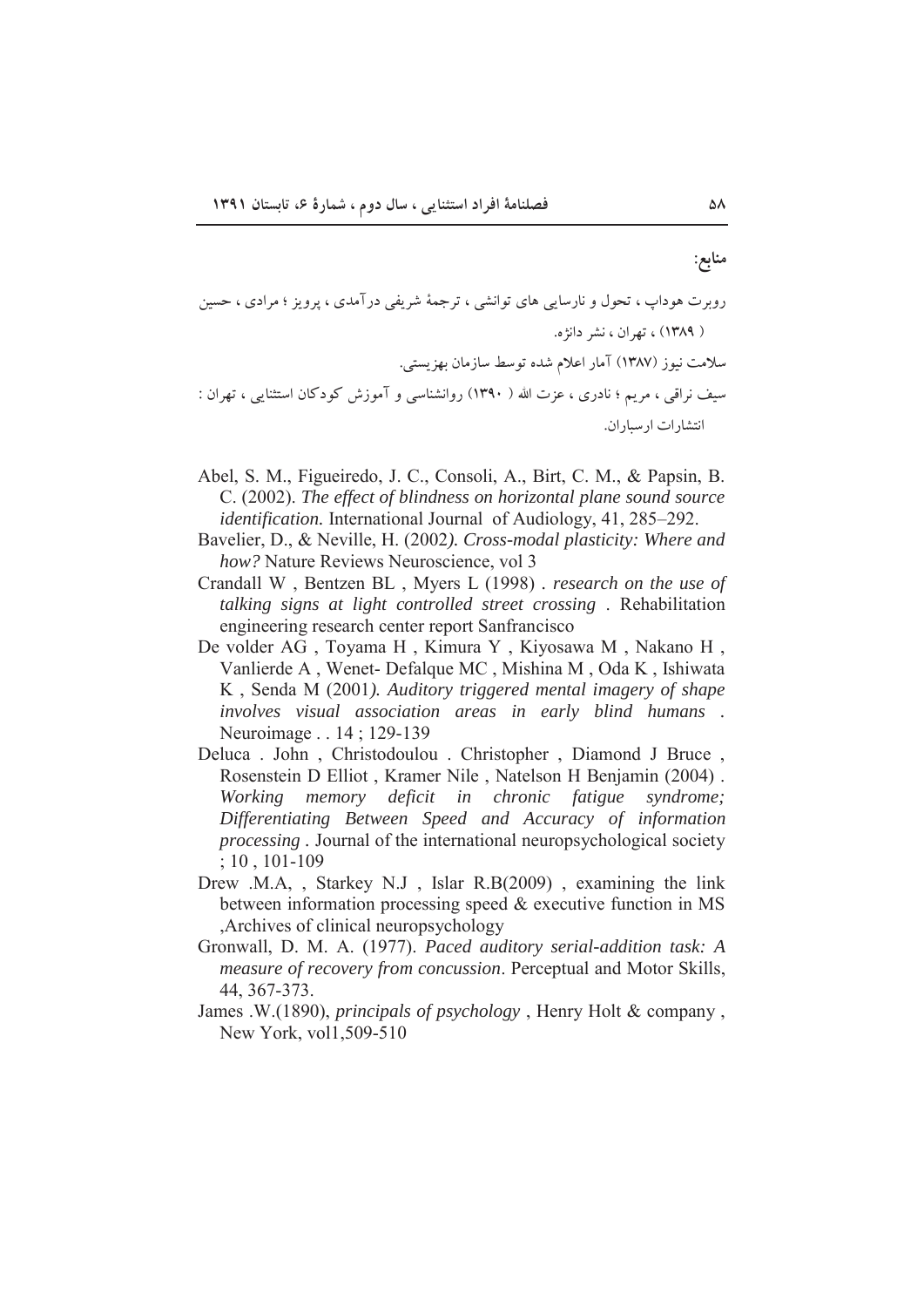- King AJ, Parsons CH (1999). *Improved auditory spatial acuity in visually deprived ferret*s. Eur J. Neurosci. 11:3945-3956.
- Kujala, T., Alho, K., & Naatanen, R. (2000). *Cross-modal reorganization of human cortical functions.* Trends in Neurosciences, 23, 115–120.
- Lessard N, Pare M, Lepore F, Lassonde M(1998). *Early blind human subjects localize sound sources better than sighted subjects*. Nature ; 395(6699):278-280
- MAssof ,Robert W ( July 2003) .*Auditory assistive Device for the blind* . International conference on auditory display, Boston 271- 275
- Reicker, L.I., Tombaugh, T.N., Walker, L. & Freedman, M.S. (2007). *Reaction time: An alternative method for assessing the effects of multiple sclerosis on information processing speed*. Archives of Clinical Neuropsychology, 22, 655 - 664.
- Rao, S. M., Leo, G. J., Haughton, V. M., St. Aubin-Faubert, P., & Bernardin, L. (1989). *Correlation of magnetic resonance imaging with neuropsychological testing in multiple sclerosis.* Neurology, 39,161-166.
- Rao, S. M., Leo, G. J., Bernardin, L., & Unverzagt, F. (1991*). Cognitive dysfunction in multiple sclerosis : I . Frequency , patterns, and prediction . neurology* , 41 , 658-691
- Rauschecker, J. P. (1995). *Compensatory plasticity and sensory substitution in the cerebral cortex*. Trends in Neurosciences, 18, 36–43.
- Rauschecker, J. P., & Kniepert, U. (1994). *Auditory localization behavior in visually deprived cats.* European Journal of Neuroscience, 6, 149–160
- Rice, C. E. (1970*). Early blindness, early experience, and perceptual enhancement.* Research Bulletin of the American Foundation of the Blind, 22, 1–22.
- Roder, B., & Rosler, F. (2004). *Compensatory plasticity as a consequence of sensory loss*,Handbook of multisensory processing. 719–747